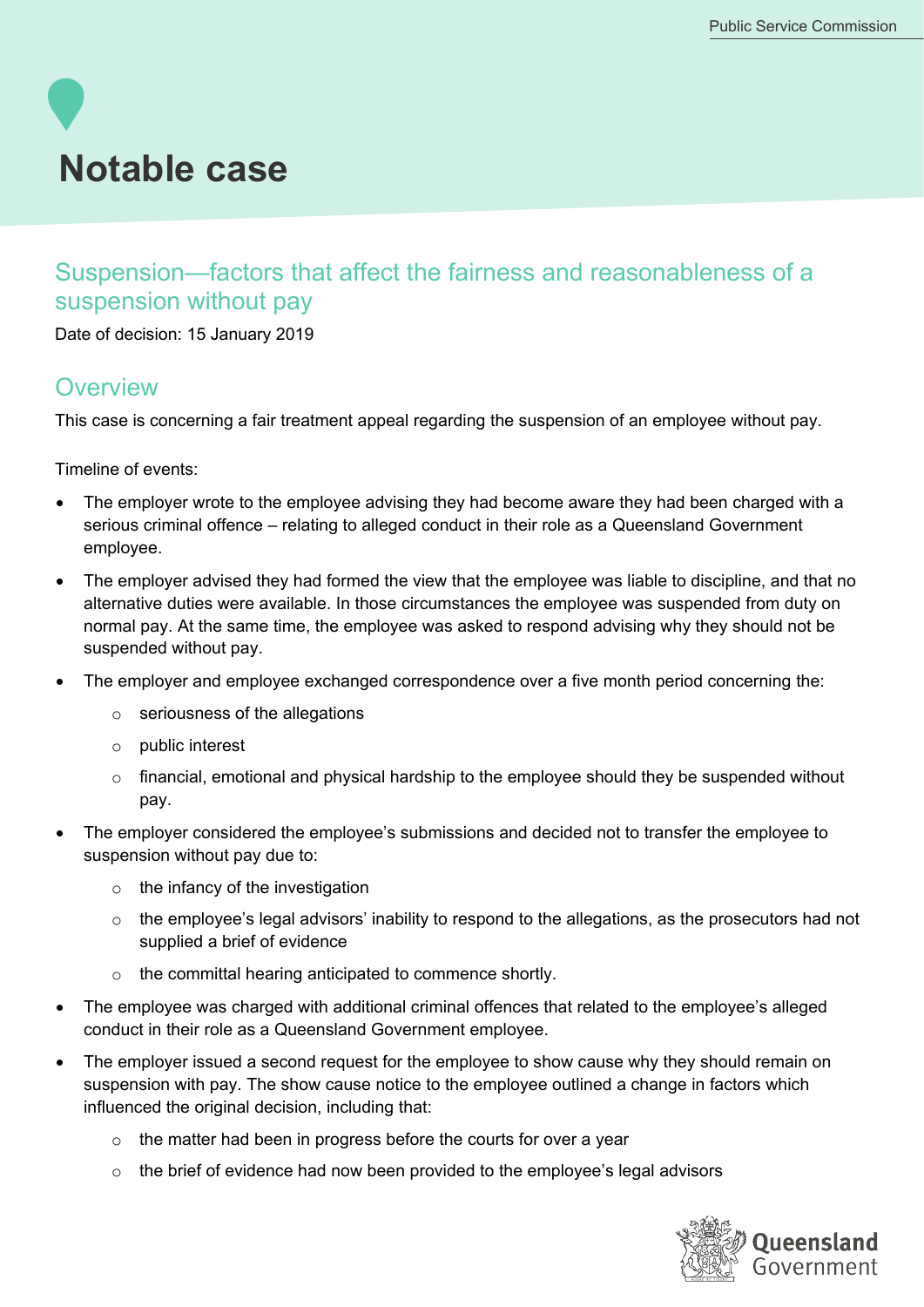- $\circ$  the committal hearing had not commenced when initially anticipated, and no date had been set for a hearing.
- The employee responded to the show cause notice. The employer wrote to the employee advising that they had decided to suspend the employee without pay.
- The employee appealed against the employer's decision to suspend them without pay including grounds that:
	- $\circ$  the decision was based on factors completely outside of the employee's control (i.e. the length of time the legal process was taking)
	- $\circ$  the decision-maker determined the employee was liable to discipline in the absence of any evidence or information in respect of the charges, and it was unfair and unreasonable for the decision-maker to use the assumption of guilt, based on absolutely no evidence whatsoever, as a key decision-making factor
	- $\circ$  the employee was asked to respond to the show cause process in a manner that would prejudice the employee's right to a fair trial.
- The employee also maintained that being suspended without pay had made it impossible to fund legal representation in the criminal matters the employee was facing. They maintained that being without income denied them the opportunity to secure the best possible legal representation, or indeed any legal representation, and this would prejudice the employee's right to a fair trial.
- In support, the employee referred to paragraph 12.3(a) of the [Commission Chief Executive Guideline](https://www.forgov.qld.gov.au/documents/guideline/discipline-guideline-0)  [01/17: Discipline](https://www.forgov.qld.gov.au/documents/guideline/discipline-guideline-0)

### Decision

The Queensland Industrial Relations Commission Commissioner (the QIRC Commissioner) did not accept the employee's submission and found that:

- the decision-maker acted reasonably and fairly in commencing a second show cause process  $$ particularly given the period of time that had lapsed since the employee was first charged, and that there was no end date in sight for the resolution of the relevant criminal matters
- when considering the public interest, and weighing up whether to alter the status of the employee's suspension, it was reasonable and fair for the decision-maker to consider factors such as:
	- $\circ$  the passage of time that had lapsed since the employee was first suspended on pay
	- o the lack of certainty around the resolution of the criminal proceedings
- in light of the charges levelled against the employee and the setting in which they arose, it was reasonable for the decision-maker to believe that the employee would be liable to discipline under a disciplinary law.

Note: It is clear section 189 of the *Public Service Act 2008* (PS Act) allows a chief executive to suspend a public service employee from duty if they reasonably believe the employee is liable to discipline under a disciplinary law.

• it was not unreasonable or unfair for the employer (during the show cause process) to request information from the employee to assist in its consideration of the nature and the seriousness of the allegations and/or criminal charges.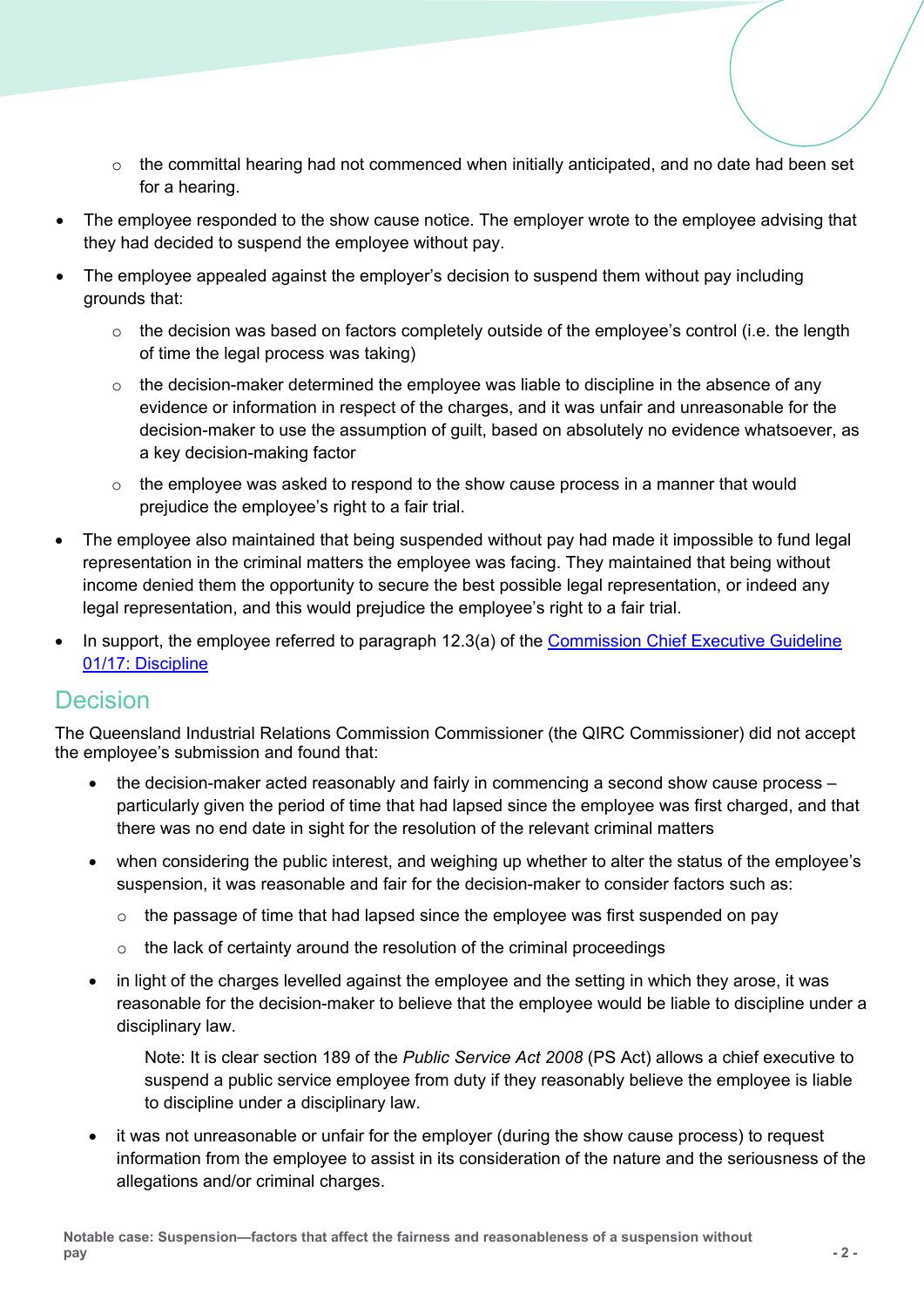• it was entirely a matter for the employee as to whether they chose to respond and provide information in response to the show cause process dealing with suspension, or not. In those circumstances, and with no end in sight in respect of the criminal matters, there was nothing unreasonable or unfair about the employer proceeding to rely on the information that was available to them in respect of the nature and seriousness of the allegations against the employee (i.e. the known charges), in conjunction with other factors, in making the decision.

Note: Section 190 of the PS Act requires a decision-maker to apply the principles of natural justice when determining whether to move an employee from paid suspension to suspension without pay. As part of that process, the employer was required to provide the employee with the opportunity to respond to the proposed suspension without pay.

- it was reasonable for the decision-maker to determine that the balance of considerations (including the public interest and the seriousness of the allegations) lent itself to an outcome whereby it was no longer appropriate for the employee to continue being paid. In particular, consideration had been given to the fact the employee:
	- o had been on suspension with pay for a period in excess of a year
	- $\circ$  was first put on notice in respect of the employer's concerns about the employee's paid suspension a year prior to the decision to suspend without pay was made
	- $\circ$  had ample opportunity to respond to the proposal to alter the emplovee's suspension status.

#### Messages for managers

The following two guides from the Public Service Commission (PSC) can be considered before action is taken to suspend an employee without pay:

- [employee suspensions](https://www.forgov.qld.gov.au/employee-suspensions),)
- [managing employee suspensions.](https://www.forgov.qld.gov.au/manage-employee-suspensions)

It is reasonable and fair for the decision-maker to consider the factors outlined in the PSC guides, particularly given the absence of any such criteria within the *Public Service Act 2008* or in any other existing Directives or guidelines within the Queensland public service, including but not limited to matters such as:

- o the nature and seriousness of the allegation or allegations
- o whether the employee is subject to criminal charges or other external considerations not under the control of the agency that will delay the agency's investigation and disciplinary process
- $\circ$  the emergence of significant new factors relevant to the decision to suspend from duty which require consideration.
- Employers do not need to wait until criminal proceedings have concluded, or legal action has ended before they can decide to suspend an employee without pay. However, as noted above, the decision-maker needs to have formed a reasonable belief that the conduct or behaviour in issue may lead to disciplinary action or could attract disciplinary action.